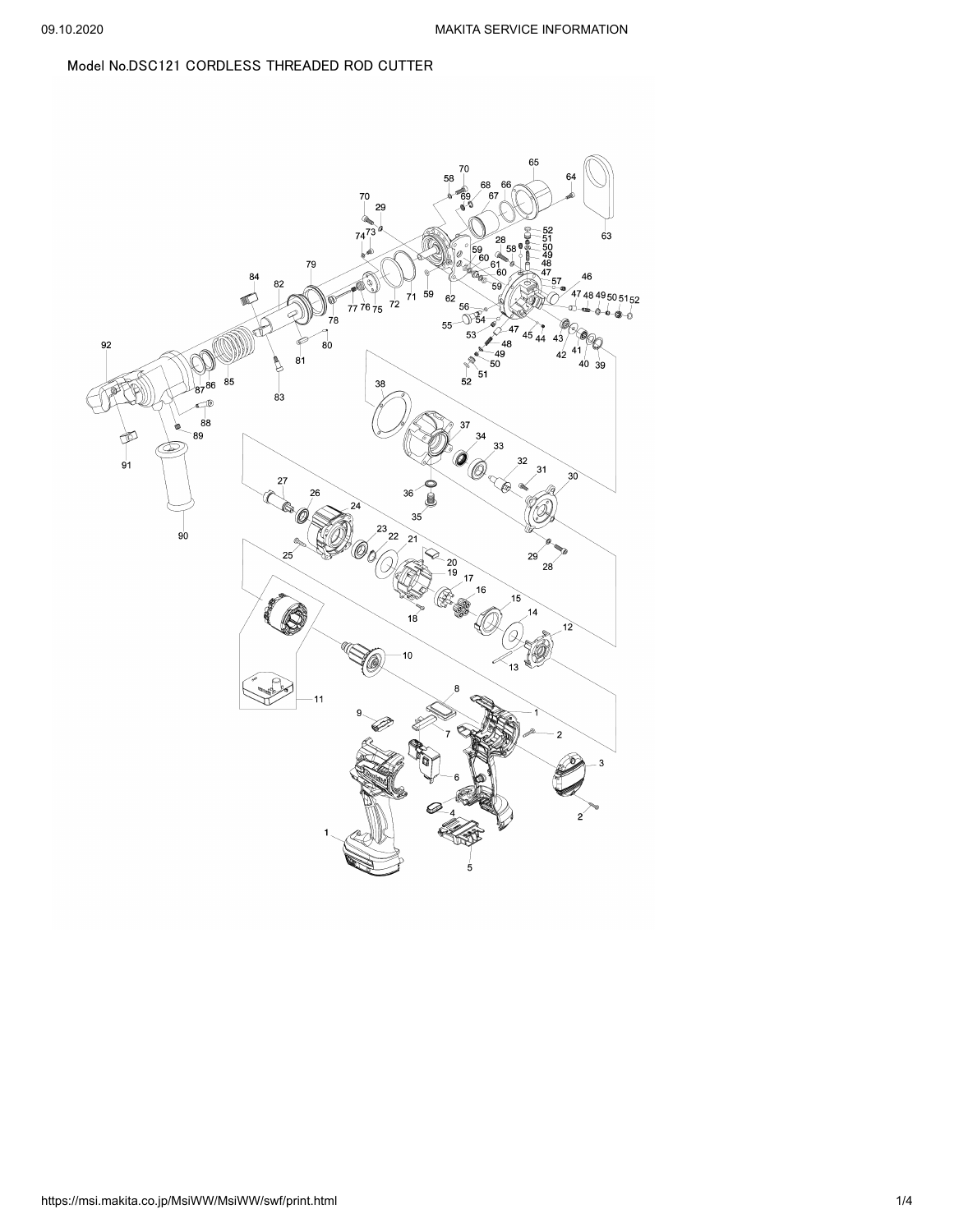| Артикул Детали |              |                                                     | Описание Замена Количество New/Old Продажи Закупка Примечание |  |  |
|----------------|--------------|-----------------------------------------------------|---------------------------------------------------------------|--|--|
| 001            | 183C36-3     | <b>HOUSING SET</b>                                  | 1                                                             |  |  |
| C10            | $263005 - 3$ | RUBBER PIN 6                                        | 2                                                             |  |  |
| 002            | 266130-9     | <b>TAPPING SCREW</b><br>BIND PT 3X16                | 9                                                             |  |  |
| 003            | $455011 - 4$ | <b>REAR COVER</b>                                   | $\mathbf{1}$                                                  |  |  |
| 004            | 142263-3     | <b>INDICATOR</b><br><b>PANEL</b><br><b>COMPLETE</b> | $\mathbf{1}$                                                  |  |  |
| 005            | 643874-2     | <b>TERMINAL</b>                                     | $\mathbf{1}$                                                  |  |  |
| 006            | 650710-5     | SWITCH C3JW-<br>4B                                  | $\mathbf{1}$                                                  |  |  |
| 007            | $451162 - 1$ | <b>LOCK LEVER</b>                                   | $\mathbf{1}$                                                  |  |  |
| 008            | 457799-2     | COVER                                               | $\mathbf{1}$                                                  |  |  |
| 009            | 620283-2     | <b>LED CIRCUIT</b>                                  | $\mathbf{1}$                                                  |  |  |
| 010            | 619336-2     | <b>ROTOR</b>                                        | $\mathbf{1}$                                                  |  |  |
| 011            | $629116 - 8$ | <b>STATOR</b><br><b>COMPLETE</b>                    | $\mathbf{1}$                                                  |  |  |
| 012            | 455005-9     | <b>MOTOR BRACKET</b>                                | $\mathbf{1}$                                                  |  |  |
| 013            | 256375-7     | ROD <sub>3</sub>                                    | $\overline{2}$                                                |  |  |
| 014            | $253401 - 3$ | FLAT WASHER 18                                      | $\mathbf{1}$                                                  |  |  |
| 015            | $221558 - 8$ | <b>INTERNAL SPUR</b><br>GEAR 41                     | $\mathbf{1}$                                                  |  |  |
| 016            | $226193 - 7$ | SPUR GEAR 13                                        | 5                                                             |  |  |
| 017            | $144591 - 2$ | CARRIER<br><b>COMPLETE</b>                          | $\mathbf{1}$                                                  |  |  |
| 018            | $911017 - 7$ | PAN HEAD<br>SCREW M3X12                             | 4                                                             |  |  |
| 019            | 455006-7     | <b>GEAR CASE</b>                                    | $\mathbf{1}$                                                  |  |  |
| 020            | 422168-6     | <b>RUBBER SEAL</b>                                  | 1                                                             |  |  |
| 021            | 253888-9     | <b>FLAT WASHER 25</b>                               | $\mathbf{1}$                                                  |  |  |
| 022            | $961055 - 9$ | <b>RETAINING RING</b><br>$S-15$                     | $\mathbf{1}$                                                  |  |  |
| 023            | $211234 - 2$ | <b>BALLBEARING</b><br>6902LLB                       | $\mathbf{1}$                                                  |  |  |
| 024            | $319616 - 3$ | <b>GEAR HOUSING</b>                                 | $\mathbf{1}$                                                  |  |  |
| 025            | $266326 - 2$ | <b>TAPPING SCREW</b><br>4X18                        | 4                                                             |  |  |
| 026            | 211233-4     | <b>BALL BEARING</b><br>6802LLB                      | $\mathbf{1}$                                                  |  |  |
| 027            | 326996-0     | <b>SPINDLE</b>                                      | $\mathbf{1}$                                                  |  |  |
| 028            | SC07512050   | BOLT HB5X18                                         | 8                                                             |  |  |
| 029            | SC07610030   | <b>WASHER SW5</b>                                   | 8                                                             |  |  |
| 030            | SC03220120   | <b>MOTOR FLANGE</b>                                 | 1                                                             |  |  |
| 031            | SC07511080   | BOLT HB4X12                                         | 4                                                             |  |  |
| 032            | SC00000486   | <b>ECCENTRIC</b><br><b>SHAFT T45417</b>             | 1                                                             |  |  |
| 033            | SC00000050   | <b>BALL BEARING</b><br>6002RU                       | 1                                                             |  |  |
| 034            | SC06504050   | OIL SEAL<br>UE15257                                 | 1                                                             |  |  |
| 035            | SC07550100   | HEX. SOCKET<br><b>BUTTON BOLT</b><br>HBB10X         | 1                                                             |  |  |
| 036            | SC00000489   | <b>SEAL WASHER</b><br>WF10171.6                     | 1                                                             |  |  |
| 037            | SC03210040   | <b>PIMP CASE</b>                                    | $\mathbf{1}$                                                  |  |  |
| 038            | SC04601550   | LINER B                                             | $\mathbf{1}$                                                  |  |  |
| 039            | SC00000487   | STOP RING H19                                       | 1                                                             |  |  |
| 040            | SC00000465   | <b>NEEDLE BEARING</b><br><b>HOLDER A</b><br>T45421  | 1                                                             |  |  |
| 041            | SC00000466   | NEEDLE BEARING<br>#RNAF81510                        | $\mathbf{1}$                                                  |  |  |
| 042            | SC00000467   | NEEDLE BEARING<br><b>HOLDER B</b><br>T45422         | 1                                                             |  |  |

Please order the parts with part number.  $\blacksquare$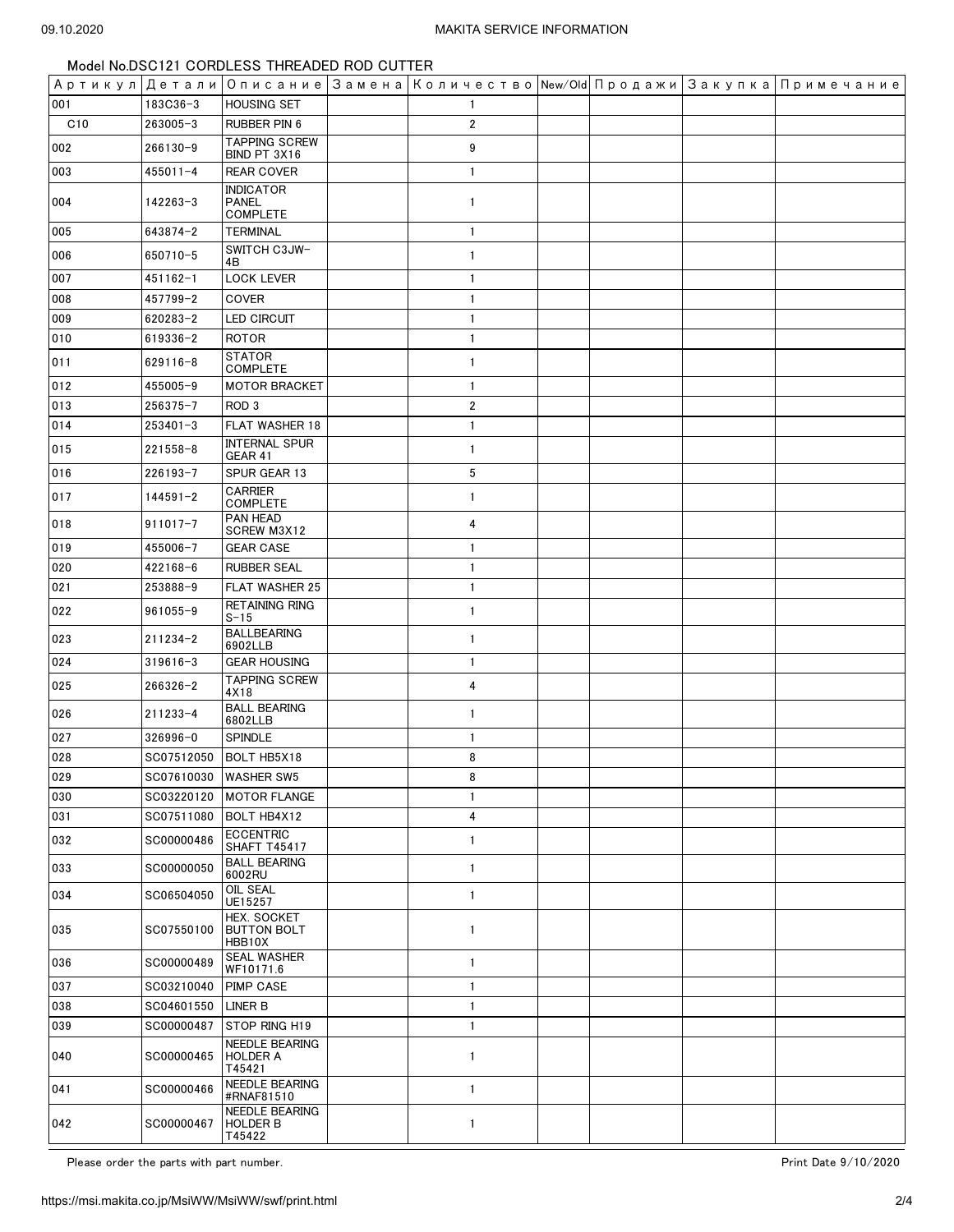| Артикул Детали  |            |                                         | Описание   Замена   Количество   New⁄Old   Продажи   Закупка   Примечание |  |  |
|-----------------|------------|-----------------------------------------|---------------------------------------------------------------------------|--|--|
| 043             | SC07100030 | <b>BALL BEARING</b><br>625              | 1                                                                         |  |  |
| 044             | SC07521010 | <b>BOLT HS4X4</b>                       | 3                                                                         |  |  |
| 045             | SC07900000 | STEEL BALL 3                            | 3                                                                         |  |  |
| 046             | SC00000020 | <b>MAGNET</b>                           | 1                                                                         |  |  |
| 047             | SC03500380 | <b>PISTON</b>                           | 3                                                                         |  |  |
| 048             | SC00000022 | PISTON RETURN<br><b>SPRING</b>          | 3                                                                         |  |  |
| 049             | SC00000464 | <b>CHECK VALVE</b><br>#T43445N1         | 3                                                                         |  |  |
| 050             | SC00000468 | <b>SPRING</b><br>#43449N2               | 3                                                                         |  |  |
| 051             | SC03500540 | <b>METAL PACKING</b>                    | 3                                                                         |  |  |
| 052             | SC06505590 | O RING S-8                              | 3                                                                         |  |  |
| 053             | SC07523020 | <b>BOLT HS6X8</b>                       | 3                                                                         |  |  |
| 054             | SC07900070 | <b>STEEL BALL</b><br>D3/16              | 3                                                                         |  |  |
| 055             | SC03503900 | <b>RETURN VALVE</b>                     | 1                                                                         |  |  |
| 056             | SC06505300 | O RING S4                               | 1                                                                         |  |  |
| 057             | SC03207610 | <b>MAIN PUMP</b>                        | $\mathbf{1}$                                                              |  |  |
| 058             | SC00000067 | <b>WASHER 5</b>                         | 17                                                                        |  |  |
| 059             | SC06505010 | O RING P6                               | 5                                                                         |  |  |
| 060             | SC06503580 | <b>BACKUP RING P6</b>                   | 4                                                                         |  |  |
| 061             | SC03500750 | O-RING GUIDE                            | 2                                                                         |  |  |
| 062             | SC03515230 | <b>FLANGE FOR</b><br><b>CUTTER HEAD</b> | $\mathbf{1}$                                                              |  |  |
| 063             | SC04500710 | <b>BALANCE STAND</b>                    | $\mathbf{1}$                                                              |  |  |
| 064             | SC07511010 | HEX. SOCKET<br>HEAD BOLT 4X8            | 3                                                                         |  |  |
| 065             | SC04500690 | LEVELER COVER                           | 1                                                                         |  |  |
| 066             | SC06505570 | O-RING S31.5                            | 1                                                                         |  |  |
| 067             | SC04500680 | OIL LEVELER<br>COVER                    | 1                                                                         |  |  |
| 068             | SC07410110 | STOP RING H10                           | 1                                                                         |  |  |
| 069             | SC03301860 | <b>FILTER</b>                           | $\mathbf{1}$                                                              |  |  |
| 070             | SC00000098 | HEX. SOCKET<br>HEAD BOLT 5X15           | 17                                                                        |  |  |
| 071             | SC06503600 | <b>BACKUP RING</b><br>G45               | 1                                                                         |  |  |
| 072             | SC06505460 | O-RING G45                              | $\mathbf{1}$                                                              |  |  |
| 073             | SC00000060 | <b>HEX. SOCKET</b><br>HEAD BOLT 4X6     | 2                                                                         |  |  |
| 074             | SC00000068 | <b>WASHER 4</b>                         | 2                                                                         |  |  |
| 075             | SC00000481 | STOPPER PLATE<br>#45423                 | 1                                                                         |  |  |
| 076             | SC00000471 | SPRING #T45378                          | 1                                                                         |  |  |
| 077             | SC00000023 | RELEASE VALVE<br><b>SPRING</b>          | 1                                                                         |  |  |
| 078             | SC03500140 | RELEASE VALVE                           | 1                                                                         |  |  |
| 079             | SC00000485 | <b>PACKING</b><br>OSI50406              | 1                                                                         |  |  |
| 080             | SC00000070 | <b>SPRING PIN</b><br>2.5X10             | $\overline{\mathbf{c}}$                                                   |  |  |
| 081             | SC03700080 | <b>KEY</b>                              | 2                                                                         |  |  |
| 082             | SC03111710 | <b>CUTTER ROD</b>                       | 1                                                                         |  |  |
| 083             | SC06602200 | <b>BOLT</b>                             | $\mathbf{1}$                                                              |  |  |
| 084             | SC09002730 | CUTTER W3/8                             | 1                                                                         |  |  |
| D <sub>10</sub> |            | <b>INC. 91</b>                          |                                                                           |  |  |
| 085             | SC04000400 | <b>RETURN SPRING</b>                    | 1                                                                         |  |  |
| 086             | SC06500170 | <b>SKY PACKING</b>                      | $\mathbf{1}$                                                              |  |  |
| 087             | SC06503590 | <b>BACKUP RING</b><br>TBC-26X34X1       | 1                                                                         |  |  |

Please order the parts with part number. The part of the part of the part of the parts with part number.